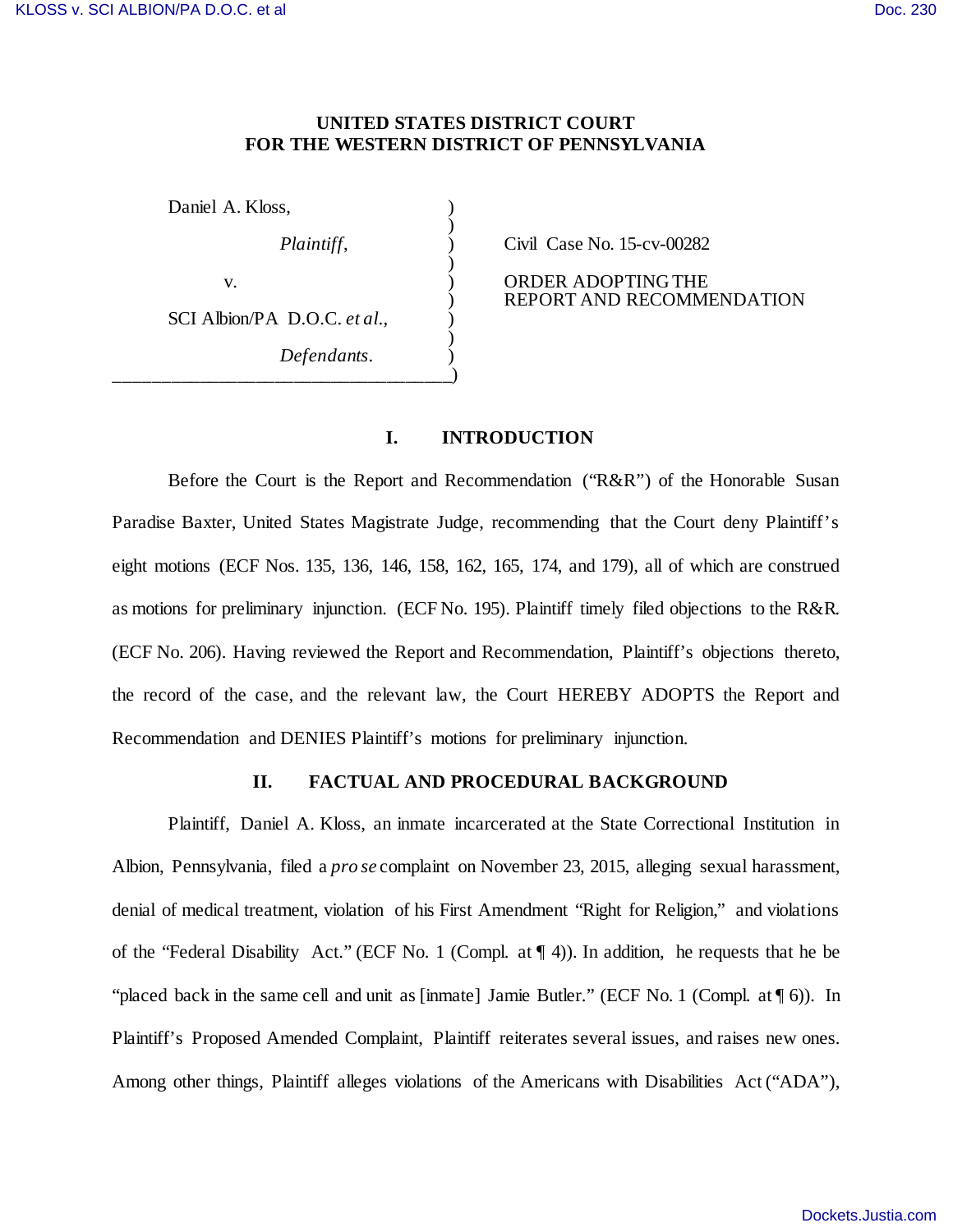unsafe prison conditions on housing units, procrastination and refusal of medical care, harassment, unwanted and unwarranted pain, and deliberate medical indifference. (ECF No. 86).

Including the motions currently before the court, Plaintiff has filed approximately twentytwo motions that have been titled or construed as motions for preliminary injunctions. (ECF Nos. 10, 42, 49, 50, 51, 53, 55, 58, 67, 79, 108, 109, 126, 130, 135, 136, 146, 158, 162, 165. 174, and 179). The Court will discuss the motions addressed in the May 23, 2017 R&R. (ECF No. 195).

On March 20, 2017, Plaintiff filed a "motion from abuse," requesting a hearing and to be transferred to another jail after corrections officer Sgt. Mazzone was reassigned to Plaintiff's unit. (ECF No. 135). In the past, Plaintiff had alleged that Sgt. Mazzone sexually assaulted and repeatedly harassed him. Defendants state that Plaintiff's complaints against Sgt. Mazzone were fully investigated and deemed unfounded. (ECF No. 137). Notably, Sgt. Mazzone is not a named Defendant. In Plaintiff's objections, he alleges the investigation was not properly examined. (ECF No. 206). Plaintiff's objections seek the "removal of the denial of ECF No. 135 and to wait for PREA's [Prison Rape Elimination Act] final finding." (ECF No. 206 at 1).

On March 20, 2017, Plaintiff filed a second motion for preliminary injunction, "motion for health care." (ECF No. 136). Plaintiff complains he was mistakenly sent to the wrong hospital for a specialty stomach procedure and alleges he never received a previous surgery that was ordered by Magistrate Judge Baxter. However, Defendants point out that Magistrate Judge Baxter has never ordered any medical procedure in this case. (ECF No. 138). Moreover, Defendants indicate Plaintiff has been receiving the proper medical care and attention, and in fact, Plaintiff has refused procedures because he wants to dictate the terms of his medical care. (ECF No. 138 at 2). In his objections, Plaintiff states that he does not "dictate where I want to go, I know where the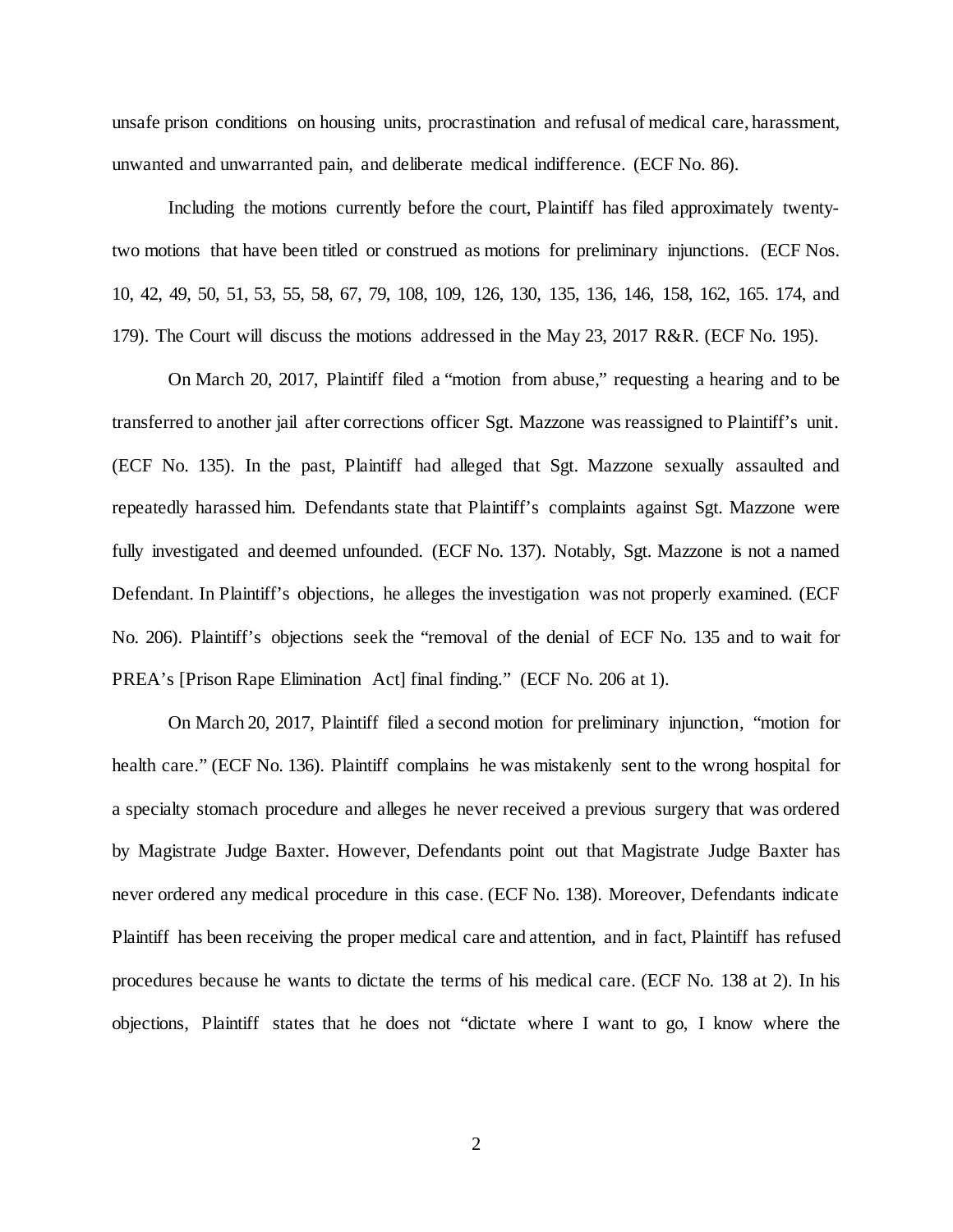procedures can be done." (ECF No. 206 at 2). Plaintiff asks the Court to reconsider his "motion for health care." (*Id*.)

On April 7, 2017, Plaintiff filed a "motion to enter 3 months of harassment," alleging violations of his civil rights between the months of January 2017 through March 2017. (ECF No. 146). Plaintiff complains of, *inter alia*, his testosterone shots and thyroid medication (ECF No. 146-1 at 1, 3, 4), violation of his privacy rights and rights to practice religion (*Id*. at 1, 2), medical decisions regarding his stomach procedure (*Id*. at 3; *see also* ECF No. 136), the delay of pain medication (ECF No. 146-1 at 4), wheelchair and dining hall issues (*Id*. at 2, 5) and the cancellation of appointments (*Id*. at 3). Additionally, in Plaintiff's "motion for emergency medical injunction" filed on May 5, 2017, Plaintiff again complains of his medical care. (ECF No. 162). Defendants maintain Plaintiff continues to have access to medical care and that Plaintiff's motion does not implicate any emergency or threat of irreparable harm. (ECF No. 189). Defendants further contend Plaintiff's motions are substantially similar to requests that have been previously denied by the Court. (ECF No. 190).

On April 27, 2017, Plaintiff filed a "motion to put my RRRI release date back," asserting that his RRRI (Recidivism Risk Reduction Incentive) early release date of August 21, 2017 was removed without any explanation. (ECF No. 158). Plaintiff avers that the removal of his RRRI date was made in retaliation to this lawsuit. Defendants indicate Plaintiff was decertified from RRRI eligibility as a result of his latest misconduct. (ECF No. 187). Defendants also highlight Plaintiff's motion does not relate to the issues in the underlying complaint, and any motion seeking early release sounds in *habeas corpus*. (ECF No. 187). In his objections, Plaintiff claims his misconduct reports were "false and went against his disability rights." (ECF No. 206 at 3). Plaintiff seeks to keep his original RRRI date and asks the court "to put it back." (*Id*.)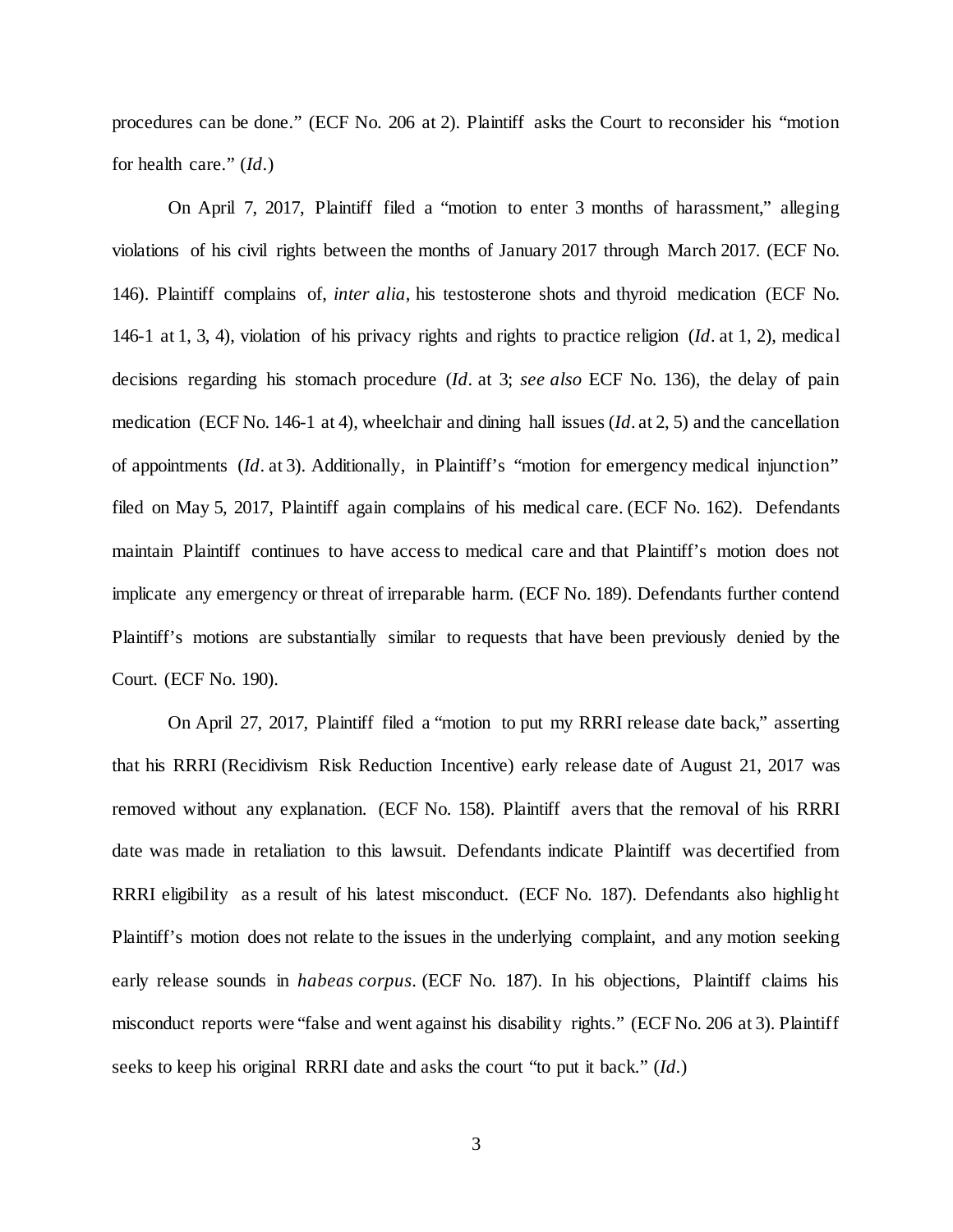On May 8, 2017, Plaintiff filed a "motion injunction for non-live-in aide," alleging violations of the "Federal Disability Act" for being denied a live-in aide. (ECF No. 165). Plaintiff requests that he be assigned a personal aide to push his wheelchair, clean his cell, and change his sheets. (*Id.*) Again, Plaintiff complains of his medical care, stomach issues and RRRI release date. Defendants state there is no personal "aide" position within the prison where an inmate is specifically assigned to assist another inmate. (ECF No. 188). Defendants uphold that Plaintiff's housing and medical needs continue to be met. (*Id*.)

Further, on May 15, 2017, Plaintiff filed motions for emergency hearings regarding his security level, housing codes and length of confinement. (ECF No. 174 & 175). Notably, Plaintiff has written numerous letters to the Court raising various concerns regarding his treatment in prison, despite the Court's order that he not attempt *ex parte* communication through such letters. (ECF No. 23).

Thereafter, on May 23, 2017, Magistrate Judge Baxter issued the R&R, recommending that the Court deny Plaintiff's eight motions for preliminary injunction because Plaintiff has failed to meet his burden of showing either immediate irreparable injury or a likelihood of success on the merits. (ECF No. 195). The R&R suggests Plaintiff has exhausted the Court's time and resources on matters that have been found to be "groundless, repetitive, misleading and vexatious." (*Id.*). Magistrate Judge Baxter further states that Plaintiff's disagreements with Defendants medical judgment and care are not actionable and concludes the Court will not override the professional judgment of medical practitioners charged with the Plaintiff's care. Finally, Magistrate Judge Baxter admonishes Plaintiff of its displeasure with Plaintiff's repeated motions and states the Court will consider sanctions should any subsequent frivolous motions be filed. (*Id.* at 8).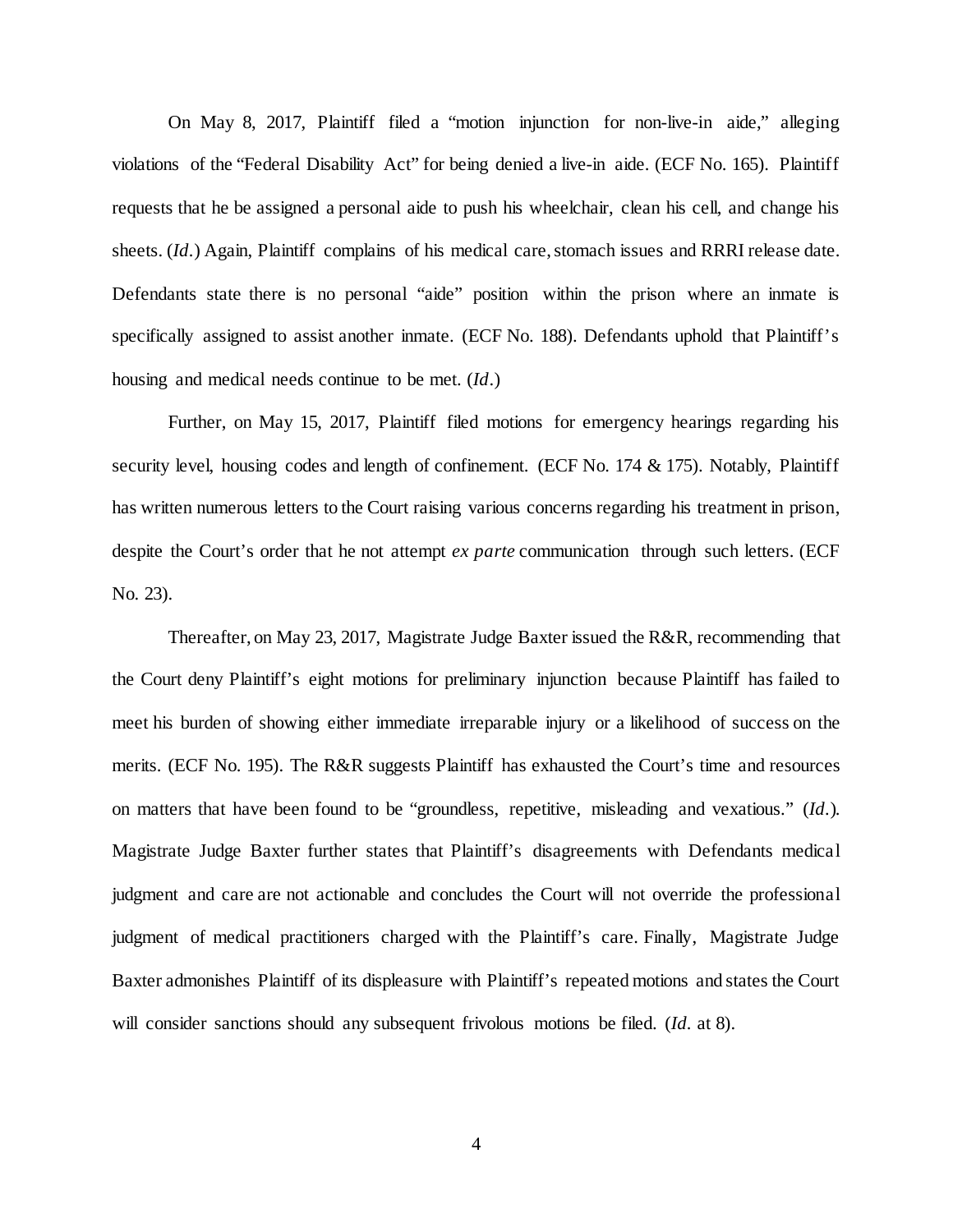Plaintiff filed timely objections to the R&R. (ECF No. 206). In addition to Plaintiff's objections noted above, Plaintiff largely restates his narrative of grievances regarding his medical care and confinement. Specifically, Plaintiff claims there is a "deliberate medical indifference" in which he believes medical procedures have been "deliberately cancelled," thus causing him to suffer. (*Id.* 206 at 4). It appears that Plaintiff also believes that SCI-Albion prison officials forced him into the infirmary, again violating what he calls the "Federal Disability Act." (*Id*. at 5). Plaintiff further claims reports of his misconduct were false and violated his disability rights (*Id.* at 3). Plaintiff avers he is being punished for wanting to marry fellow inmate Jamie Butler, and he concludes that this lawsuit is therefore a civil rights issue. Finally, Plaintiff requests this case be assigned to a new judge and that this case move to trial. (*Id.* at 6).

## **III. DISCUSSION**

#### **A. Standard of Review**

The issuance of a preliminary injunction is a matter of discretion for the Court that must be reviewed in light of the equitable standards governing the issuance of injunctions. *Intel Corp. v. ULSI Sys. Tech., Inc.*, 995 F.2d 1566, 1586 (Fed. Cir. 1993). In determining whether a movant has a right to preliminary injunctive relief, four factors must be shown: (1) a likelihood of success on the merits; (2) whether the movant will suffer irreparable harm if the injunction is denied; (3) whether granting relief will cause greater harm to the nonmoving party; and (4) whether the public interest favors such relief. *Bimbo Bakeries USA, Inc. v. Botticello*, 613 F.3d 102, 109 (3d Cir. 2010) (citing *Miller v. Mitchell*, 598 F.3d 139, 147 (3d Cir. 2010)). If the record does not support a finding of both irreparable injury and a likelihood of success on the merits, then preliminary injunctive relief cannot be granted. *Marxe v. Jackson*, 833 F.2d 1121, 1123 (3d Cir. 1987).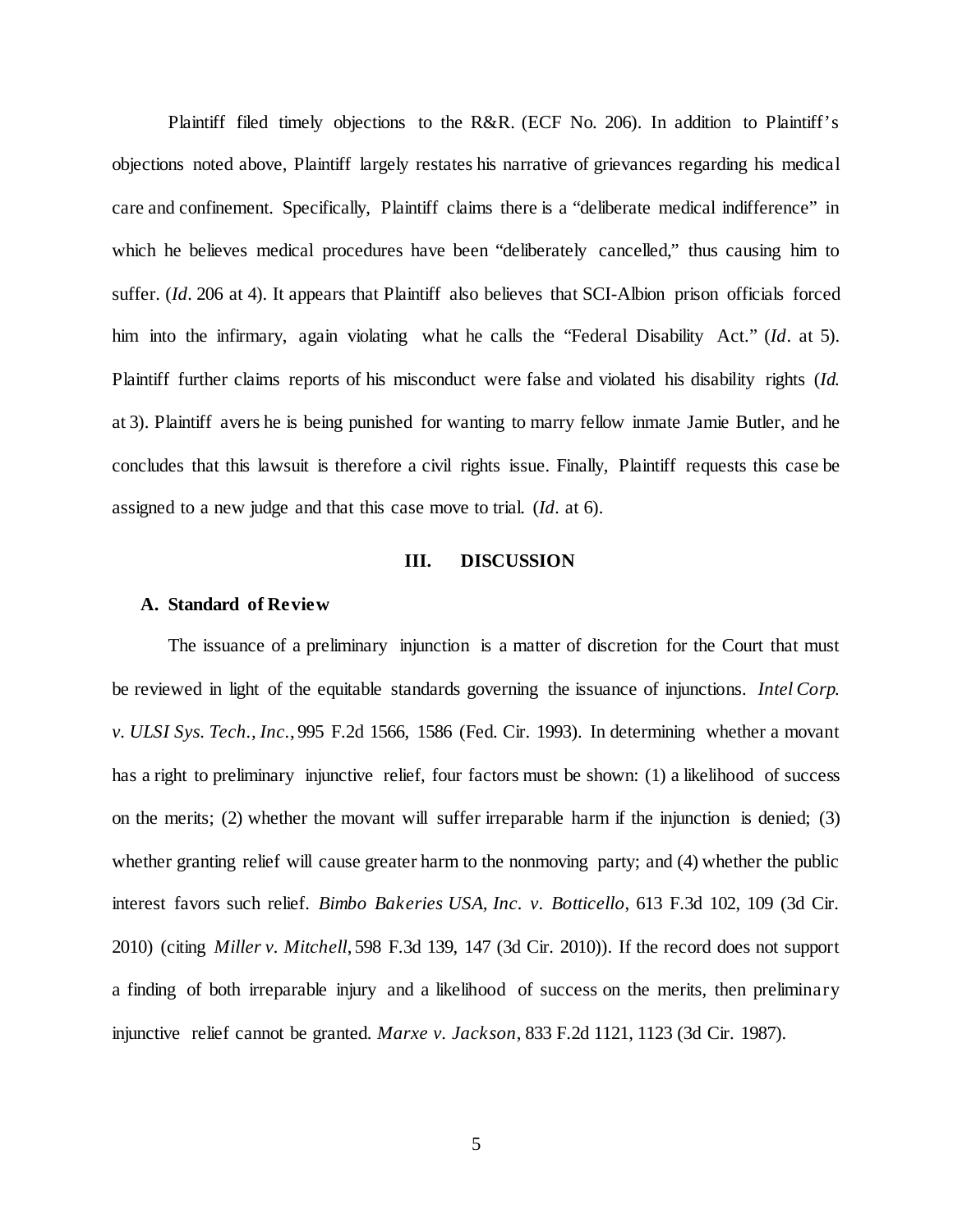The Third Circuit "has placed particular weight on the probability of irreparable harm and the likelihood of success on the merits." *Ortho Biotech Prods., L.P. v. Amgen Inc.*, No. 05-4850, 2006 WL 3392939, at \*5 (D.J.N. Nov. 21, 2006) (quoting *Appollo Tech. Corp. v. Centrosphere Indus. Corp.*, 805 F. Supp. 1157, 1205 (D.N.J. 1992)). In fact, irreparable injury is most significant and must be present for a court to issue a preliminary injunction. *Instant Air Freight Co. v. C.F. Air Freight, Inc.*, 882 F.2d 797, 800 (3d Cir. 1989).

Further, preliminary injunctive relief is "a drastic and extraordinary remedy that is not to be routinely granted" and is never awarded as of right. *Intel Corp.*, 995 F.2d at 1586; *see Winter v. Nat. Res. Def. Council, Inc.*, 555 U.S. 7, 24 (2008). Indeed, "[m]andatory injunctions should be used sparingly," and only when the circumstance is one that will inflict irreparable injury on the movant. *United States v. Price*, 688 F.2d 204, 212 (3d Cir. 1982). Where the requested preliminary injunction "is directed not merely at preserving the status quo but . . . at providing mandatory relief, the burden on the moving party is particularly heavy." *Punnett v. Carter*, 621 F.2d 578, 582 (3d Cir. 1980); *see also Acierno v. New Castle Cty.*, 40 F.3d 645, 653 (3d Cir. 1994). Thus, the Court must carefully weigh each factor against the other, and against the form and magnitude of the relief requested. *Intel Corp.*, 995 F.2d at 1586.

## **B. Analysis**

Plaintiff cannot meet the heavy burden of establishing that injunctive relief is warranted. Based on the record, Plaintiff is unable to show either a likelihood of success on the merits or irreparable harm, and therefore, Plaintiff should not be granted injunctive relief. *See Bimbo Bakeries USA, Inc.*, 613 F.3d at 109. Moreover, it is clear that Plaintiff's motions do not demonstrate Defendants violated his civil or disability rights; rather, Plaintiff's motions consist of running narratives of grievances of daily prison life. *See Estelle v. Gamble*, 429 U.S. 97, 105 (1976)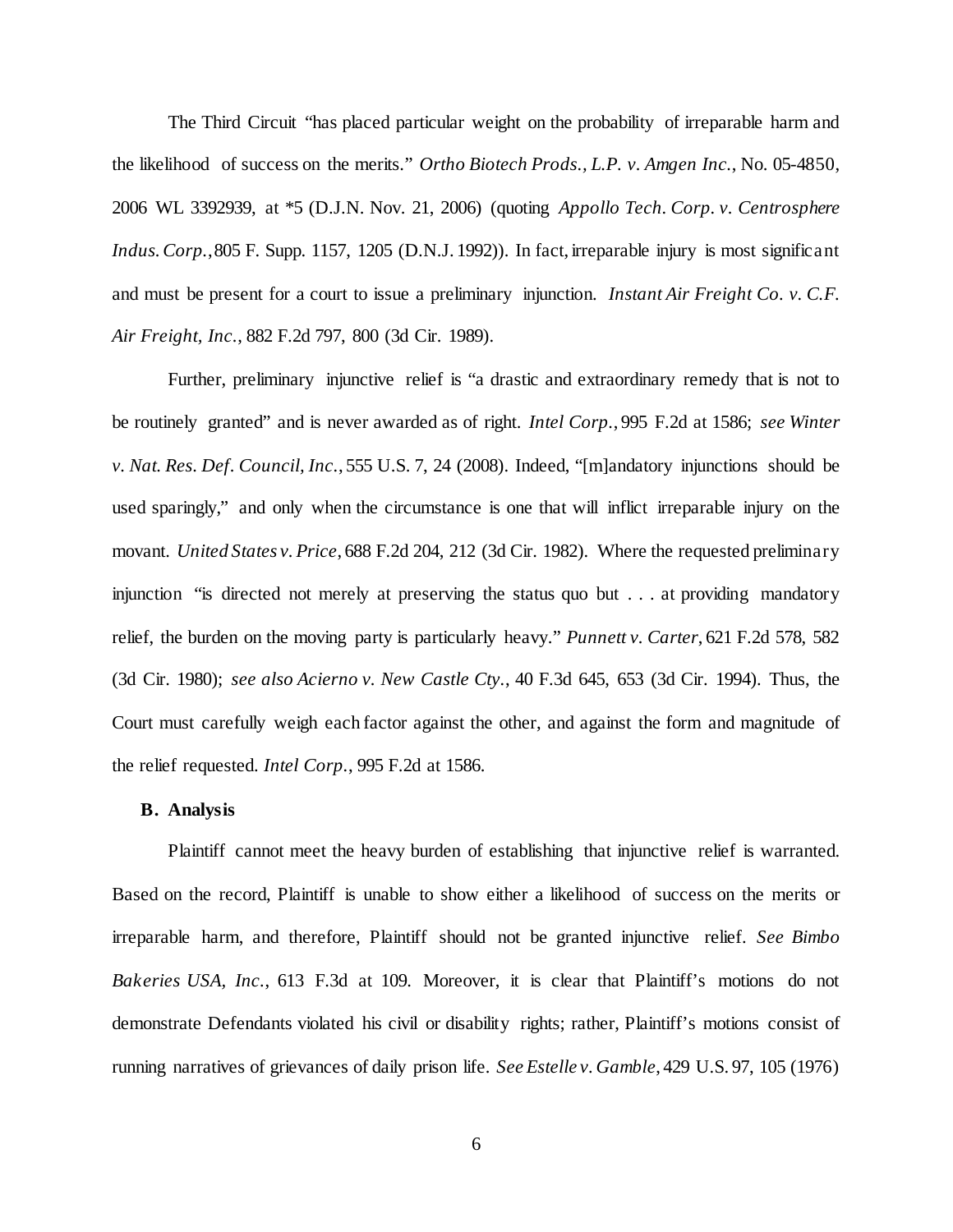(concluding that not every claim by a prisoner that he has not received adequate medical treatment is a violation of the Eighth Amendment).

First, in Plaintiff's "motion for abuse," Plaintiff appears to allege sexual harassment by Sgt. Mazzone. (ECF No. 135). However, Plaintiff is unable to establish either a likelihood of success on the merits or irreparable harm because it is clear in the record that Plaintiff's complaints against Sgt. Mazzone were fully investigated and deemed without merit. Additionally, Plaintiff's verbal and written reports lack detail in which he refused to clarify, and as such, Plaintiff's allegations are completely conclusory. *See Baylor v. Pa. Dep't of Corr.*, No. 12-0341, 2013 WL 521957, at \*4 (M.D. Pa. Feb. 11, 2013) (noting that Plaintiff must specify if Defendants ever had any physical contact, the nature of the contact, and the repetition of the contact). Plaintiff's objections that the investigation was not properly investigated are groundless. Because the sexual harassment allegations have been resolved and deemed unfounded, Plaintiff has failed to establish irreparable injury. Therefore, any perceived danger is speculative in nature and Plaintiff is not entitled injunctive relief. *See Instant Air Freight Co.*, 882 F.2d at 800.

Second, Plaintiff has also failed to demonstrate either immediate irreparable harm or a likelihood of success on the merits in Plaintiff's "motion for health care" (ECF No. 136), "motion to enter 3 months of harassment" (ECF No. 146), and "motion for emergency medical injunction" (ECF No. 162). Plaintiff's motions are the most recent of a multitude of injunctive requests by Plaintiff attempting to dictate the "appropriate" medical treatment he is to receive. The record shows that Plaintiff has refused certain medical procedures and it is evident that Plaintiff disagrees with the type of medical treatment he is being offered and is receiving. Specifically, Plaintiff refused to have his "EGD botox" procedure done at a Millcreek Hospital and desired to have it performed at UPMC; because of this, Plaintiff believes his treatment is being ignored. However,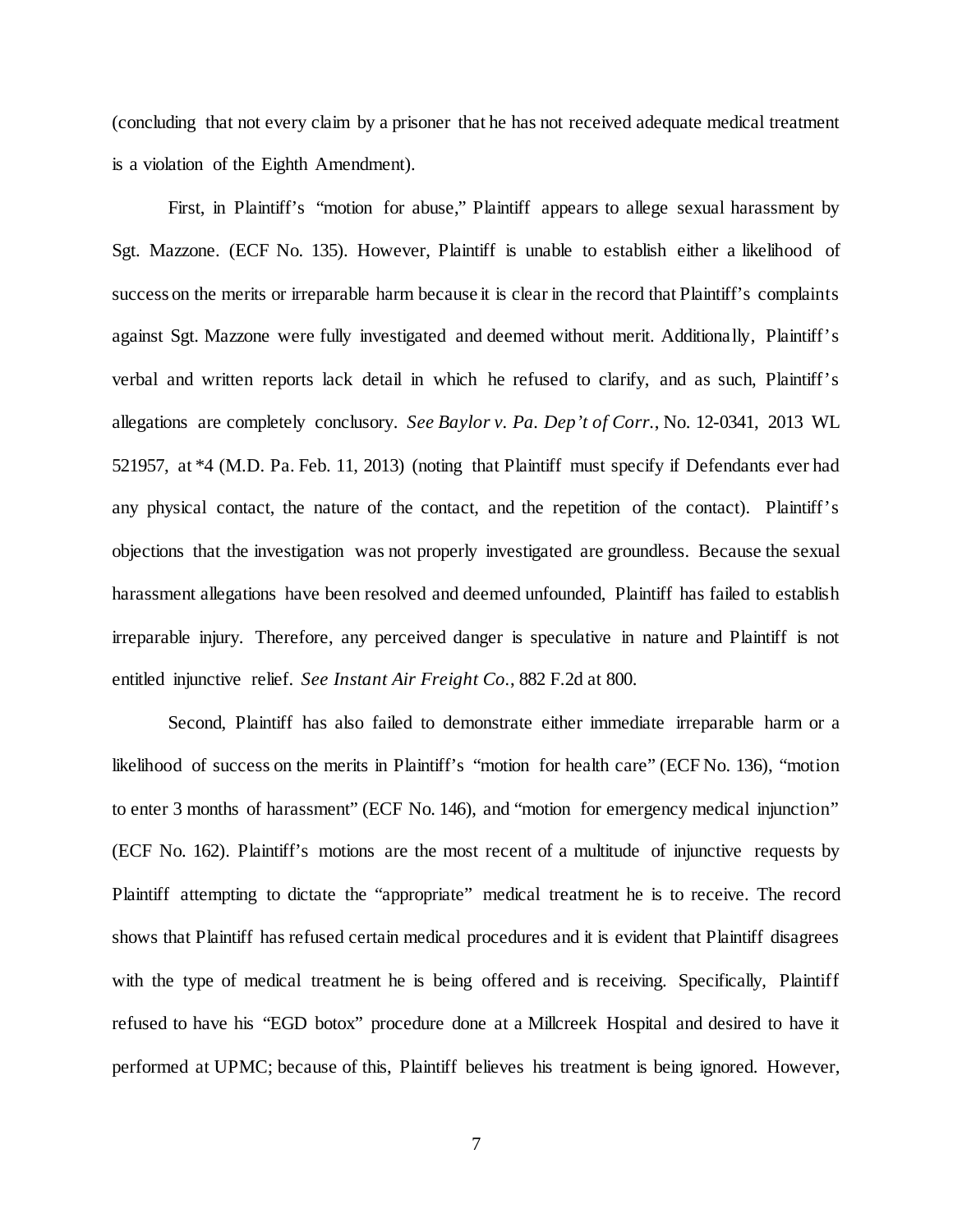Plaintiff is being provided the proper medical care and such disagreements are not sufficient to establish violations of Plaintiff's civil rights. *Inmates of Allegheny Cty. Jail v. Pierce*, 612 F.2d 754, 762 (3d. Cir. 1979); *see also Bowring v. Godwin*, 551 F. 2d 44, 47-48 (4th Cir. 1977)) (The essential test for determining the "right to treatment is . . . one of medical necessity and not simply that which may be considered merely desirable").

Despite consistent access to medical care, Plaintiff continues to allege a "deliberate medical indifference." To establish the likelihood of success on the merits, Plaintiff must allege acts or omissions sufficiently harmful to prove deliberate medical indifference to Plaintiff's serious medical needs. Plaintiff has failed to put forth such evidence and in fact has been seen by medical officials almost weekly in the past two to three months. *See Estelle*, 429 U.S. at 105-07 (prisoner seen by medical personnel on seventeen occasions spanning a three-month period did not state a cause of action for violations of the Eighth Amendment); ECF No. 189 at 3. Appropriately, prison medical authorities are afforded considerable liberty in the diagnosis and medical care of inmates, and therefore, mere objections to medical treatment does not establish a "deliberate medical indifference" to Plaintiff. *Inmates of Allegheny Cty. Jail*, 612 F.2d at 762; *(*citing *Bowring*, 551 F.2d at 48) (the deliberate indifference inquiry does not require courts to "second-guess" the propriety or adequacy of treatment decided by medical professionals). As a result, Plaintiff does not meet the requirement of the likelihood of success on the merits to demonstrate that he has been faced with a "deliberate medical indifference."

Likewise, Plaintiff has failed to establish that he has experienced irreparable harm. Plaintiff asserts that prison officials and medical personnel have deprived him of his disability rights, but the record shows that his grievances have been addressed and treated appropriately. Moreover, Plaintiff has not demonstrated that his medical complaints are the type of serious conditions which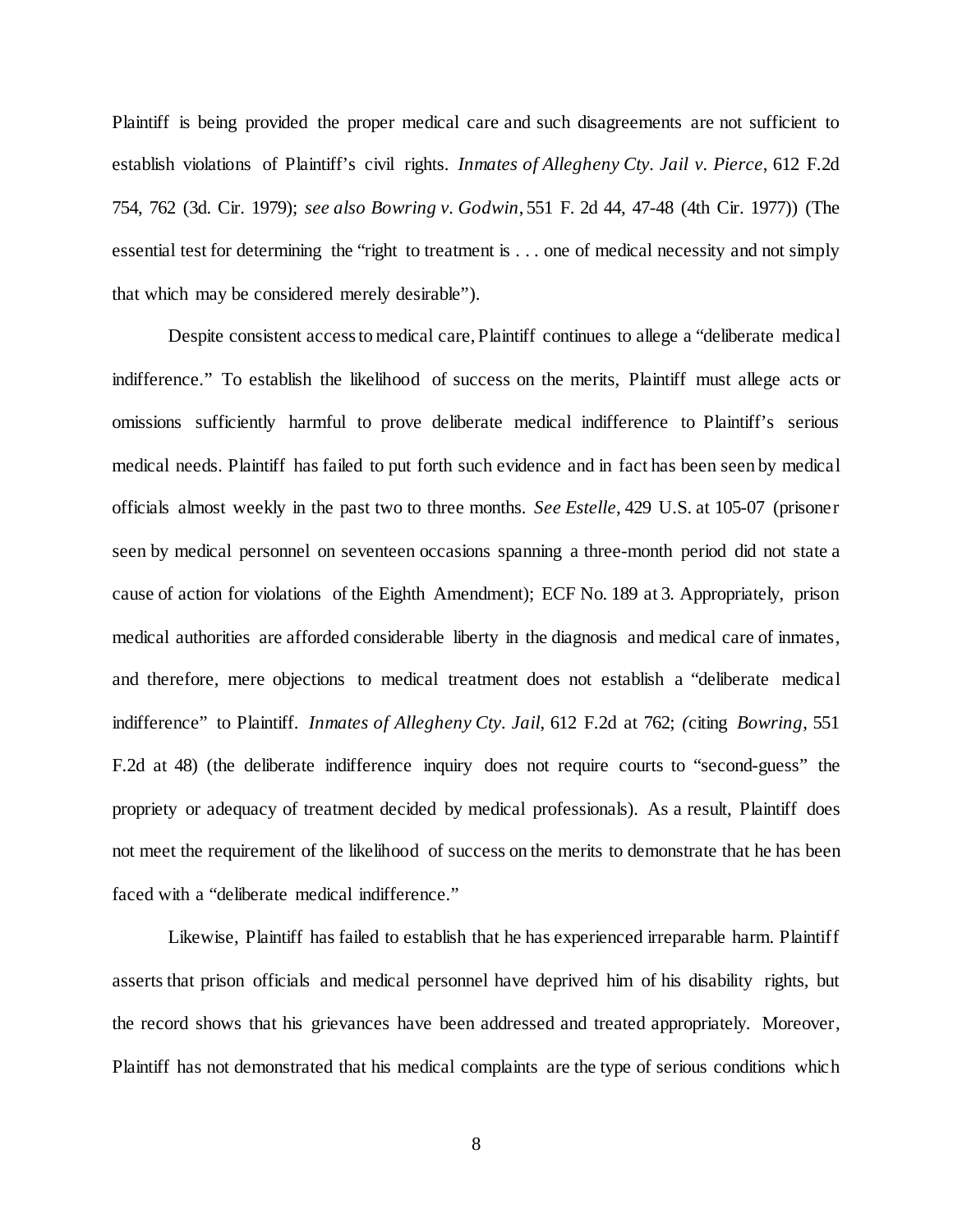place him in danger of immediate harm. *See Rivera v. Pa. Dep't of Corr.*, No. 09-2802, 2009 WL 3059048, at \*1 (3d Cir. Sept. 25, 2009). Once again, Plaintiff is simply disagreeing with Defendant's medical judgment, which is not actionable and which a court will not override. *See White v. Napoleon*, 897 F. 2d 103, 110 (3d Cir. 1990) ("mere disagreements over medical judgment" do not constitute an Eighth Amendment claim); *Hathaway v. Coughlin*, 37 F.3d 63, 70 (4th Cir. 1977) ("Where the dispute concerns not the absence of help, but the choice of a certain course of treatment, or evidences mere disagreement with considered medical judgment, [the court] will not second guess the doctors.").

Because it is abundantly clear that Plaintiff is unable to establish the likelihood of success on the merits or prove that he has experienced irreparable harm, the Court finds it unnecessary to analyze whether granting relief will cause greater harm to the nonmoving party or whether the public interest favors such relief. *See Ortho Biotech Prod.*, 2006 WL 3392939, at \*5-6 (quoting *Instant Air Freight Co.*, 882 F.2d at 800) (A failure to demonstrate either a likelihood of success on the merits or irreparable harm "must necessarily result in the denial of a preliminary injunction."). Thus, Plaintiff has failed to meet the factors that warrant injunctive relief in his "motion for health care" (ECF No. 136), "motion to enter 3 months of harassment" (ECF No. 146), and "motion for emergency medical injunction" (ECF No. 162).

Third, Plaintiff's "motion to put my RRRI release date back" (ECF No. 158) is not a viable civil rights action because it challenges the duration of Plaintiff's confinement, not the conditions, and thus Plaintiff improperly seeks *habeas corpus* relief. *See Preiser v. Rodriguez*, 411 U.S. 475, 500 (1975). The Defendants make clear that Plaintiff was informed of the reasons why his RRRI eligibility was decertified, yet Plaintiff would have the Court believe that his eligibility was removed "without explanation." (ECF No. 158). In any event, the RRRI minimum imposed serves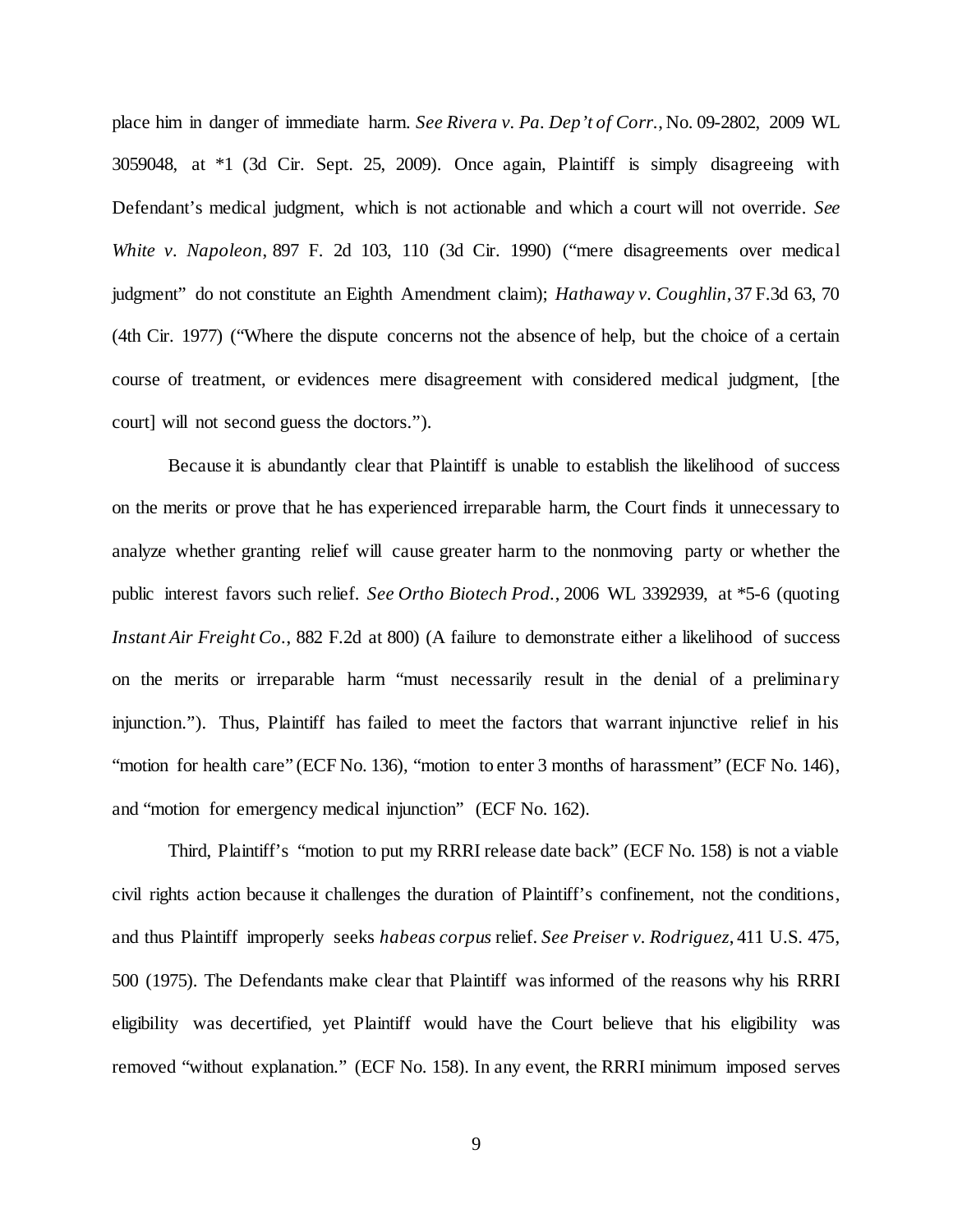only as a demarcation in time after which the offender may, at the discretion of the parole department, be eligible for RRRI; all of which is within the purview of the DOC ("Department of Corrections"). 61 Pa. Con. Stat. §§ 4506(a), (d). Moreover, Plaintiff's objections misstate the law and state false accusations regarding the DOC's misconduct reports. In light of the record and the *habeas corpus* relief requested, Plaintiff is denied injunctive relief to have his RRRI recertified.

Fourth, Plaintiff's "motion injunction for non-live-in aide" raises security concerns that fall within the discretion of the DOC. (ECF No. 165). The Court is not empowered to accommodate Plaintiff's request for the personal assignment of an aide, as these requests raise safety and security issues, which cannot be infringed upon by the Court. *See Thornburgh v. Abbot*, 490 U.S. 401, 404- 07 (1989) (stating the court must give prison officials considerable deference in determining what is reasonably necessary to maintain order and safety within an institution). It is apparent that unit aides are made available to assist Plaintiff with his needs; however, any personally assigned aide, which Plaintiff requests, is not permissible. As such Plaintiff has access to assistance, and the absence of a personally assigned "live-in-aide" does not demonstrate immediate irreparable harm. Further, Plaintiff's demand for an aide is not new to the Court, and in fact has been properly denied before. (ECF No. 73). Thus, Plaintiff's motion for a live-in aide fails to demonstrate immediate irreparable harm or a likelihood of success on the merits to warrant injunctive relief.

Similarly, Plaintiff's motions for an emergency hearing regarding his security level and housing codes (ECF No. 174 and 179) improperly seek the Court's intervention on matters involving prison security. The DOC has established a policy with respect to reception, classification, and housing of inmates, and the Court is not permitted to override such polices. *See Florence v. Bd. of Chosen Freeholders of Cty. of Burlington*, 566 U.S. 318, 328 (2012) (quoting *Bell v. Wolfish*, 441 U.S. 520, 546 (1979)) ("[m]aintaining institutional security and preserving